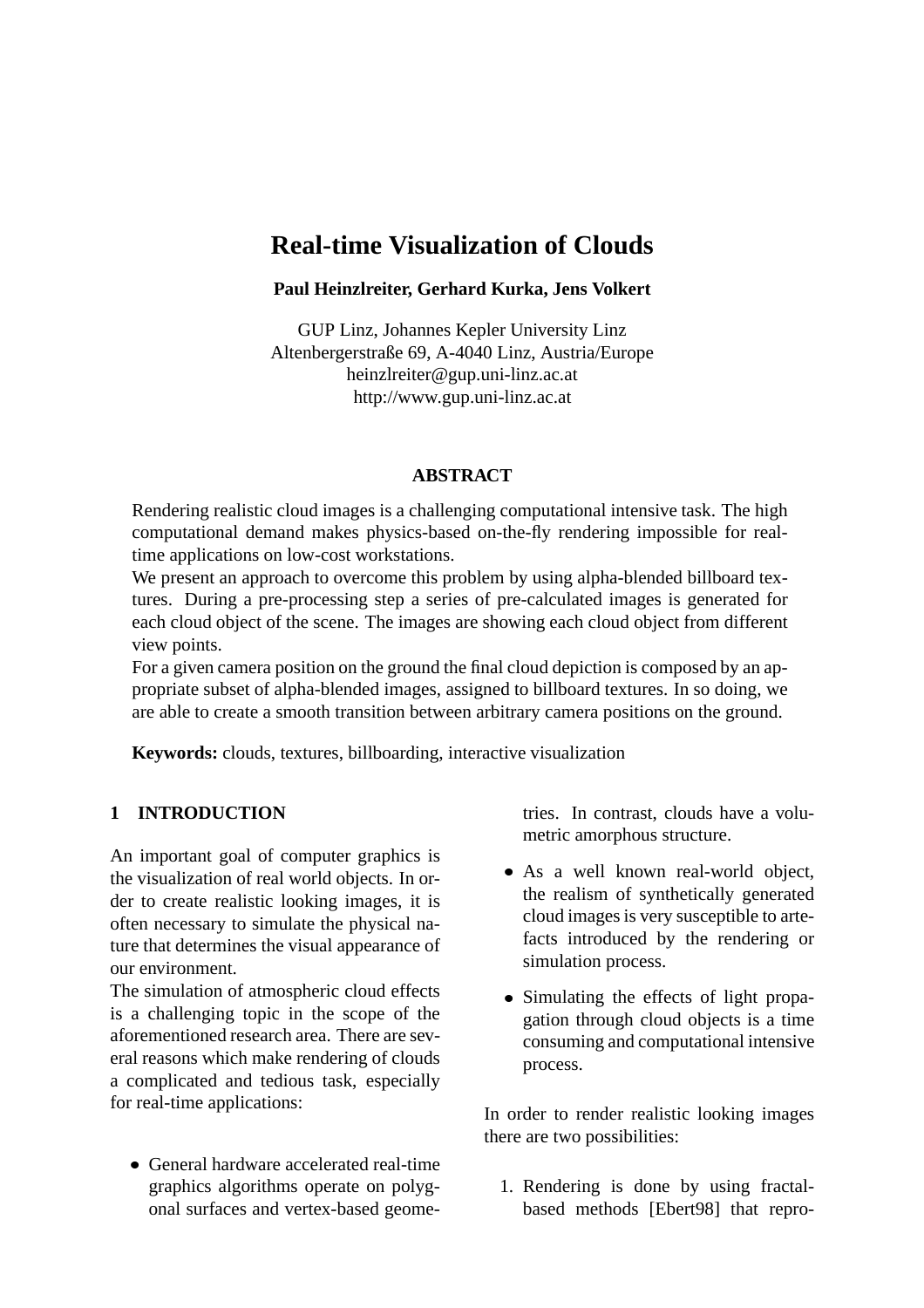duce realistic looking 2D-images, which are mapped on the sky by using one or more layers of alpha textures.

2. Employing computational intensive physics-based simulation, that tackles the physical nature of light propagating though the objects.

Both approaches come along with advantages and disadvantages. As long as we are dealing with thin cloud layers on the upper end of the atmosphere the fractal methods will provide an accurate run-time efficient solution. Due to the large distance between camera and cloud layer it will not be necessary to create different views from different viewing angles for real-time applications.

This situation changes in case of inherent spatial cumulus-clouds, where we have to deal with complex light effects that depend on the position of the sun and on the camera position. This cloud-type can not be satisfactory modelled by fractal methods for different view points.

Physics-based simulation provides a straight-forward solution to this type of cloud objects. The simulation creates a three dimensional density map, which describes the density of the water vapor the object consists of. The density-map is rendered by means of a volume renderer, which takes into account the specific scattering of light-rays, caused by tiny water dropplets inside the object.

Unfortunately, due to its high computational demands, using physics-based cloud simulation is not appropriate to real-time rendering. Even on todays fastest processors rendering times of about a few minutes per image are common.

In order to overcome this problem and to exploit texture mapping hardware we employ a simple but efficient billboard approach. For each cloud object a series of images is created by using numerical expensive physics-based simulation. Each image shows the entire object from a different view point on the ground. Given an arbitrary ground located view point, the final image is composed by blending a subset of the pre-rendered images. By carefully adjusting the alpha values of the images to be blended, smooth and popping free transitions between different cloud-images are obtained.

The paper is organized as follows: The next section describes research work related to the topic of this paper. Section 3 gives an overview of the system structure and the subsequent sections describe the various subsystems and their tasks in more detail. Section 7 and 8 conclude with a presentation of the achieved results and a brief description of possible improvements.

# **2 RELATED WORK**

A number of researchers have been working on the topic of realistic cloud representation:

- Gardner [Gardn85] focuses on an approach using ontogenetic cloud rendering with impressive results. The modelling of the clouds is done using textured ellipsoids and transparency.
- Stam [Stam94] presents an approach for stochastic rendering of density fields by generating a realization of the intensity field to be visualized directly out of its statistics.
- · Nishita et al. [Nishi96] describe physics-based rendering of static cloud images which yields good results. An adaption of their algorithm was used to render the cloud images in our approach.
- Dobashi et al. [Dobas00] present an approach for cloud animation which uses a fixed observer position and a realistic model of cloud development based on a finite state machine.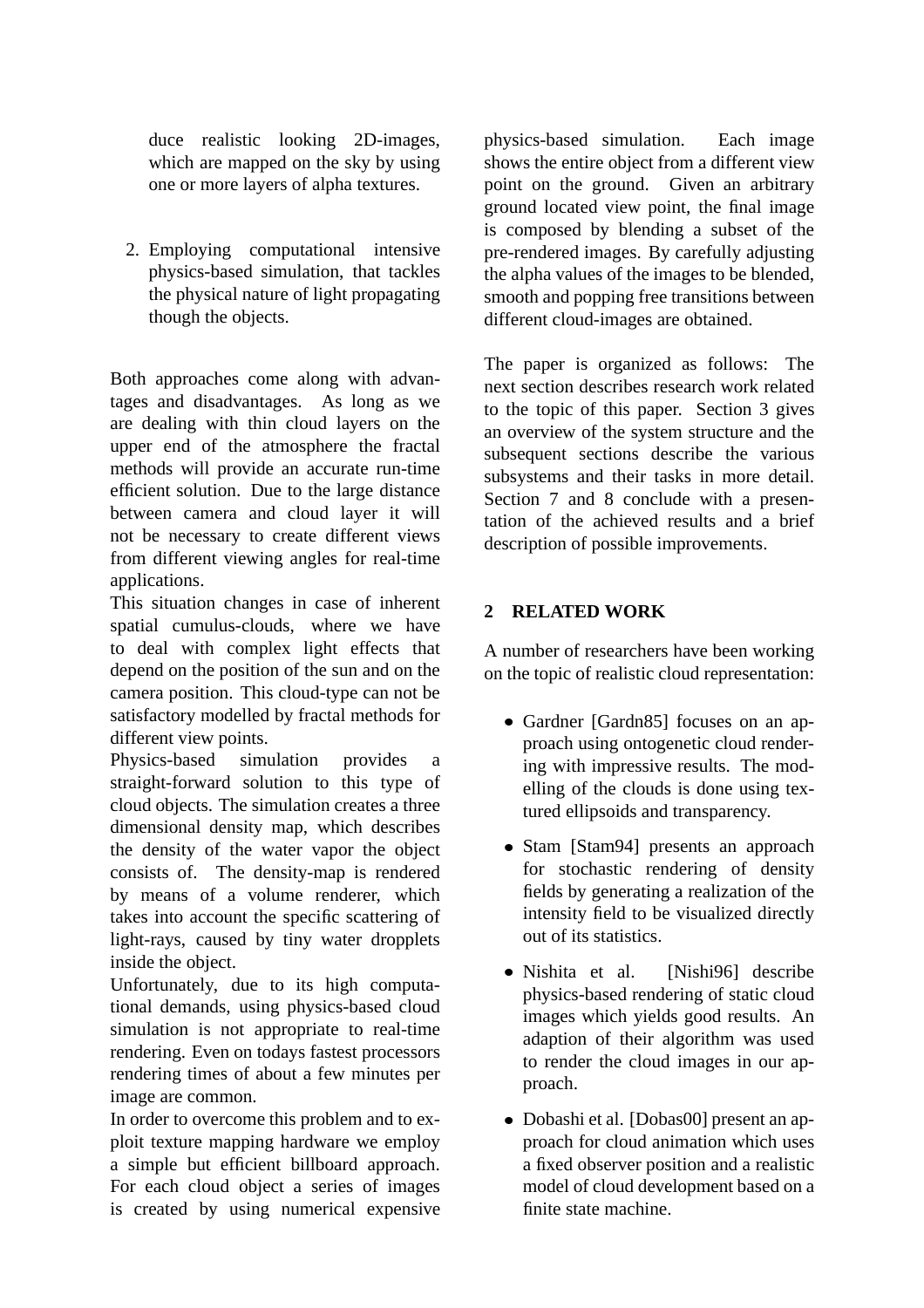- Harris et al. [Harri01] use particle systems to represent the cloud model and dynamically generated imposters to achieve an interactive frame rate.
- Elinas et al. [Elina01] present an approach using ellipsoids as geometric primitives for real-time cloud rendering.

# **3 SYSTEM STRUCTURE**

The implemented system consists of three independent subsystems:

- 1. cloud generator
- 2. cloud renderer
- 3. scene visualization

The following section describes the generation of the three-dimensional cloud model.

# **4 THE CLOUD MODEL**

The cloud data used as input for the rendering process consists of a spatial density distribution of water vapor which is constructed by the cloud generator. It is described by a standard voxel model. Each voxel specifies the density at its location.

Before calculating the density distribution the structure of the cloud must be specified. It is modelled by a couple of ellipsoids [Gardn85, Taxen99]. Each one is specified by following parameters:

- position of the center given in object coordinates
- length of the half-axes
- density at the center
- density at the surface

The shape of intersecting ellipsoids is used to approximate the spatial density distribution of realistic looking cumulus-clouds. The density distribution of a single ellipsoid is calculated by linear interpolation between its density values at the center and the surface. To determine the density values of the voxel model for each voxel the functions of the ellipsoids containing the voxel position are evaluated and the resulting density values are added. Finally, we have to restrict the maximum density to 1.0 by reducing greater values.

The following section discusses the image rendering process, which is taking into account light absorption and scattering.

## **5 IMAGE RENDERING**

The image generation process requires the following input parameters:

- cloud density distribution
- cloud position
- observer position
- view direction of the observer
- direction of the incident light
- position, size and resolution of the projection plane

Image rendering consists of the following steps:

- 1. calculation of light absorption
- 2. calculation of light scattering
- 3. ray-casting for image generation

The implemented rendering algorithm is an adaption of the method described in [Nishi96]. The first two steps operate on the voxel model while the third realizes the projection onto the two dimensional space.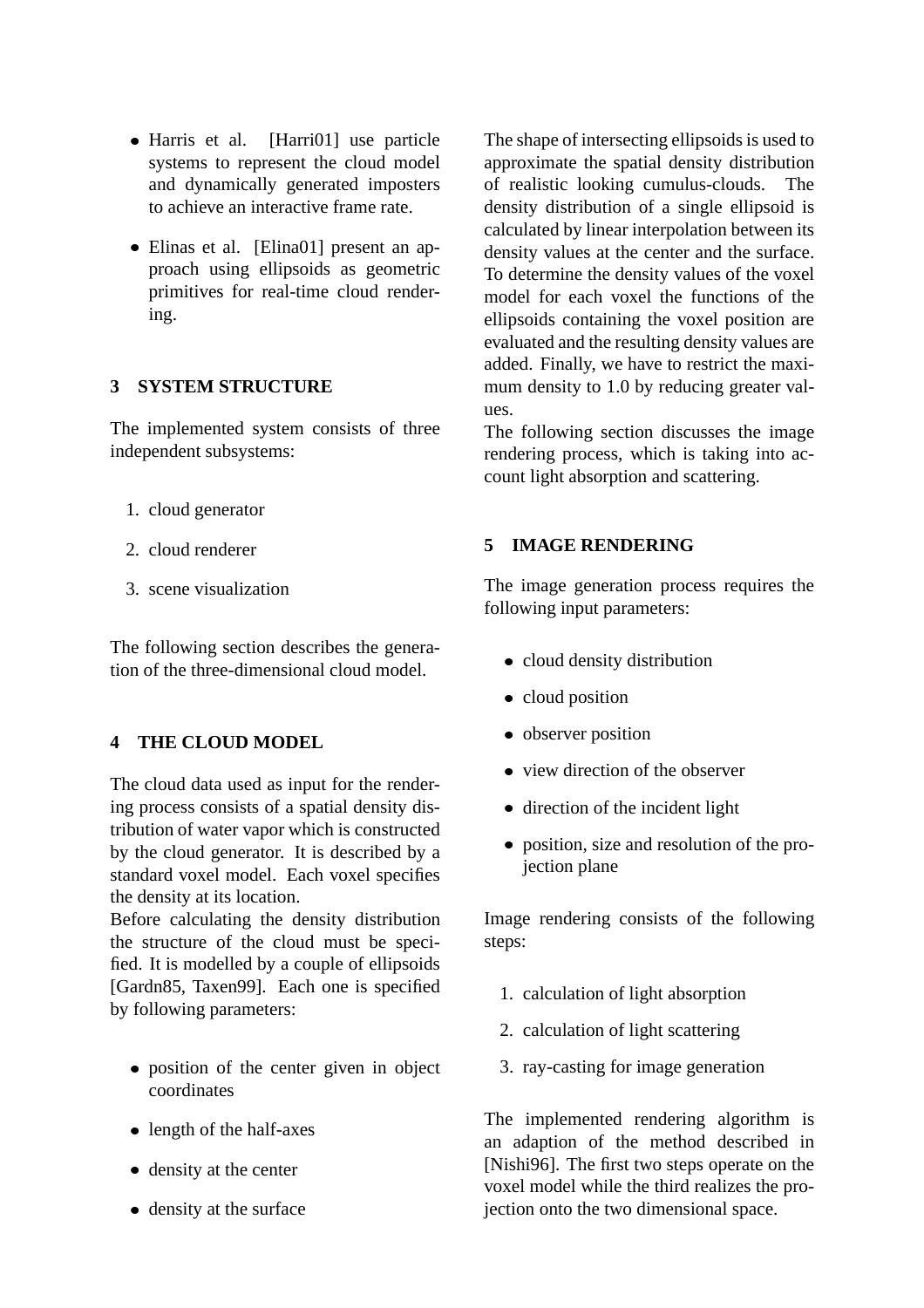#### **5.1 Light Absorption**

During this step of the rendering algorithm the light intensity remaining after absorption is calculated for each voxel. It can be defined as follows:

$$
I_p(\lambda) = I_0(\lambda) e^{\tau(S,\lambda)}
$$
 (1)

*I<sup>p</sup>* denotes the light intensity after absorption,  $I_0$  is the incident light intensity,  $\lambda$  is the wave length of the incident light and  $\tau(S, \lambda)$ the optical length of the calculated volume, which is determined by the density distribution within the passed volume:

$$
\tau(S,\lambda) = \int_0^S \beta \rho(s) ds \tag{2}
$$

*S* denotes the length of the light ray through the volume in question,  $\rho(s)$  is the water vapor density in the area passed by the light ray and β is the absorption coefficient which depends on the particle types (water, ice, ...) contained in the cloud.

The calculation is implemented by a recursive algorithm providing flexibility with respect to the direction of the incident light. It comprises following steps:

- 1. determining the light intensity of the source voxel (this may include a recursive invocation of the algorithm if the source voxel isn't already calculated)
- 2. evaluating Eq. 1. to calculate the remaining light intensity for the current voxel.

## **5.2 Light Scattering**

The calculation of light scattered by water droplets in clouds is very important, because it has a significant effect on the visual appearance.

For cloud droplets Mie scattering is the appropriate calculation model because due to the size of the water droplets the light distribution is anisotropic.

The angular dependency of the light distribution is given by the scattering phase function [Corne92]:

$$
F(\theta, g) = \frac{3(1 - g^2)}{2(2 + g^2)} \frac{(1 + \cos^2 \theta)}{(1 + g^2 - 2g \cos \theta)^{\frac{3}{2}}}
$$

The value *g* quantifies the asymmetry amount of the light distribution.

For calculating light scattering it is necessary to take into account higher orders of scattering due to their importance for the visual impression of the cloud. Therefore we compute the light contribution until the third order of scattering.

Due to the long runtime of the calculation we use

- a reference pattern for light scattering [Nishi96] and
- a cosine lookup table.

The reference pattern contains the percentage of light intensity received by a voxel from its neigbours due to light scattering. This contribution ratios are stored in a threedimensional array. The target voxel is located in the center of the data structure. There are several reasons for using a reference pattern:

- 1. The amount of light transmitted between pairs of distant voxels by scattering is negligible.
- 2. The light scattering distribution is independent of the voxel position. Therefore the reference pattern can be calculated in advance.
- 3. The pattern contains all calculated orders of scattering.

The cosine lookup table is a straight-forward approach to reduce the calculation time of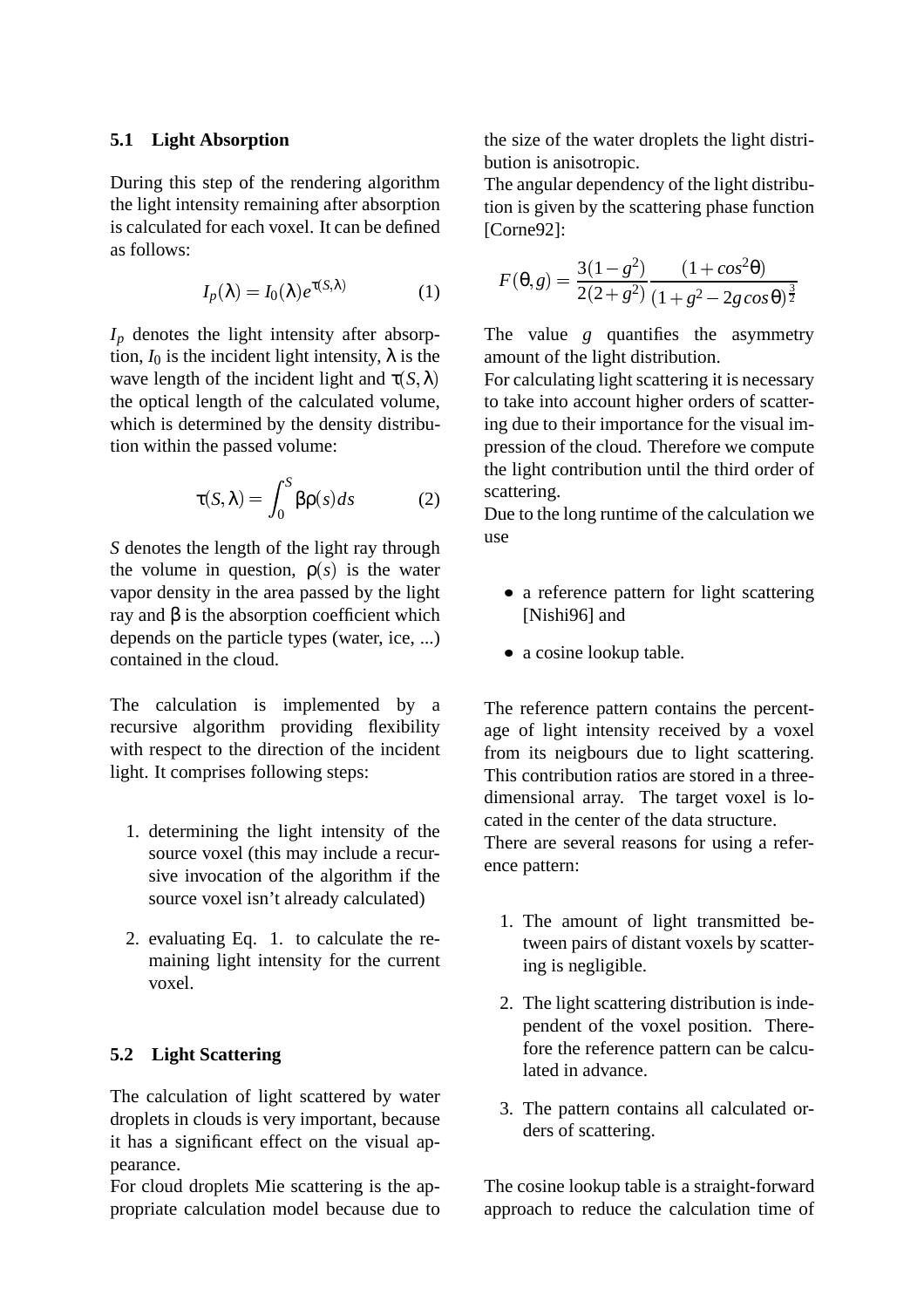trigonometric functions. For each evaluation of the scattering phase function during the reference pattern calculation the cosine of the scattering angel has to be evaluated twice. By storing the cosine values of the angles between  $0^{\circ}$  and  $180^{\circ}$  in a lookup table it is not necessary calling the trigonometric function.

The aforementioned scattering calculation would be too computational intensive for standard workstations without the expoitation of the these algorithmic impovements.

### **5.3 Projection**

The final image is generated by using ray casting on the voxel model. For each pixel of the projection plane a ray is sent through the cloud volume and the intensities along this ray are accumulated.

The following section focuses on the utilization of the rendered cloud images for realtime visualization.

# **6 INTERACTIVE SCENARIO**

A pseudo outdoor scene derived from a random height field was used to test the described approach.

In the scene each cloud is represented by a four-sided polygon, onto which the cloud image is mapped.

## **6.1 Observer Positions for Image Rendering**

Generating the images requires determining the observers position for each image relative to the cloud. (see section 5).

The positions used for rendering are equally distributed on the contour of a circle around the projection of the cloud center on the ground (Fig.  $6.1$ .)



Figure 1: Projection plane positions for eight images from a bird's-eye view (cloud in the center)

#### **6.2 Billboard Adjustment**

To create a realistic impression of a cloud it is necessary that the normal vector of the polygon representing the billboard points directly to the observer position because otherwise the geometrical structure of the cloud representation would be revealed.

Therefore billboarding is used by rotating the polygon around two axes to reflect the changes of the viewers position. Most important is the rotation around the y-axis (upvector) because only the front face of the polygon is textured. The rotation around the z-axis is necessary because otherwise a viewers position somewhere under the cloud would reveal the polygonal nature of the celestial object.

The angle for y-axis rotation is determined by calculating the angle between the direction vector of the x-axis and the vector pointing from the cloud center to the observers position.

The angle for z-axis rotation is the angle between the view direction of the observer and the normal vector of the polygon ranging from 0 to 90 degrees.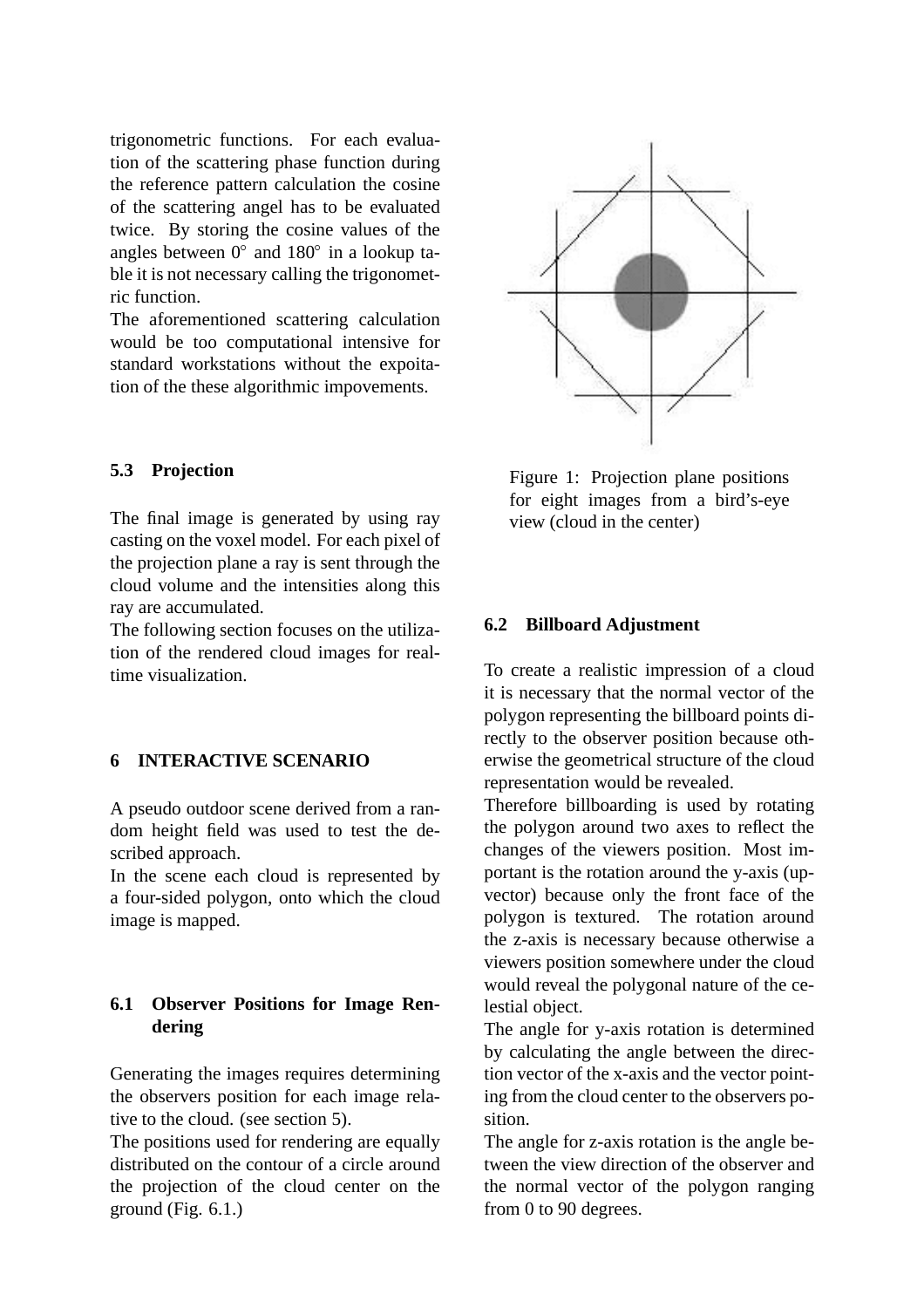#### **6.3 Texture Exchange and Blending**

In order to adapt the visual appearance of the cloud according to the changes of the observers position it is necessary to map another texture on the billboard if the observer moves out of the validity range of the currently shown texture. In Fig. 6.3. the dashed lines (texture exchange borders, TEBs) seperate the texture validity ranges (TVRs) for eight textures.



Figure 2: valid ranges (TVRs) and texture exchange borders (TEBs) for eight textures

Visualizing a realistic volumetric cloud requires the usage of enough textures rendered from different viewpoints. Our tests have shown that a convincing cloud visualization requires a minimum of 32 textures.

But there is still one remaining problem: Just swapping the textures would lead to unpleasant visual artifacts and therefore a smooth transition between two neighbouring textures is needed. To achieve this three billboards are used, which are arranged behind each other:

• the currently valid texture (according to the viewers position within its TVR) is mapped on the frontmost billboard.

• the two subsequent billboards are mapped with the two neighbouring textures sorted by the angular distance towards their TVRs.

The influence of the textures is controlled by alpha values, which are changed according to the movements of the observer. Futhermore it is necessary to change the sorting of the textures so that the most important texture remains on the frontmost billboard.

For calculating the correct texture sorting and alpha values the position of the observer given in cartesian coordinates is mapped onto polar coordinates  $(\phi, r)$  with the clouds position at the center of the coordinate system. Depending on the value of  $\phi$  the correct textures are selected. The appropriate alpha values are set according to the angular distance between the observer position and the next texture exchange border (TEB, see Fig. 6.3.). The opacity  $O_0$  for the front texture is calculated using the following formula:

$$
O_0 = 1 - \frac{abs(\frac{180}{n} - a)}{\frac{180}{n}}
$$
 (3)

In this equation *n* denotes the number of textures used and *a* is the angular difference between the observer position in polar coordinates and the direction of the projection plane's normal vector used for rendering the image.

The alpha values for the two remaining textures are calculated by weighting the remaining opacity using the angular distance between the viewers position and the border towards the validity area of the texture whose alpha value is to be calculated:

$$
O_1 = \begin{cases} (1 - O_0) * \frac{a}{\frac{360}{n}} & \text{if } a > \frac{360}{n} - a \\ (1 - O_0) * \frac{\frac{360}{n} - a}{\frac{360}{n}} & \text{else} \end{cases}
$$
  

$$
O_2 = 1 - O_0 - O_1
$$

To produce a natural visual represention for an eyepoint located directly under the cloud we have to extend the decribed approach by using one more billboard textured with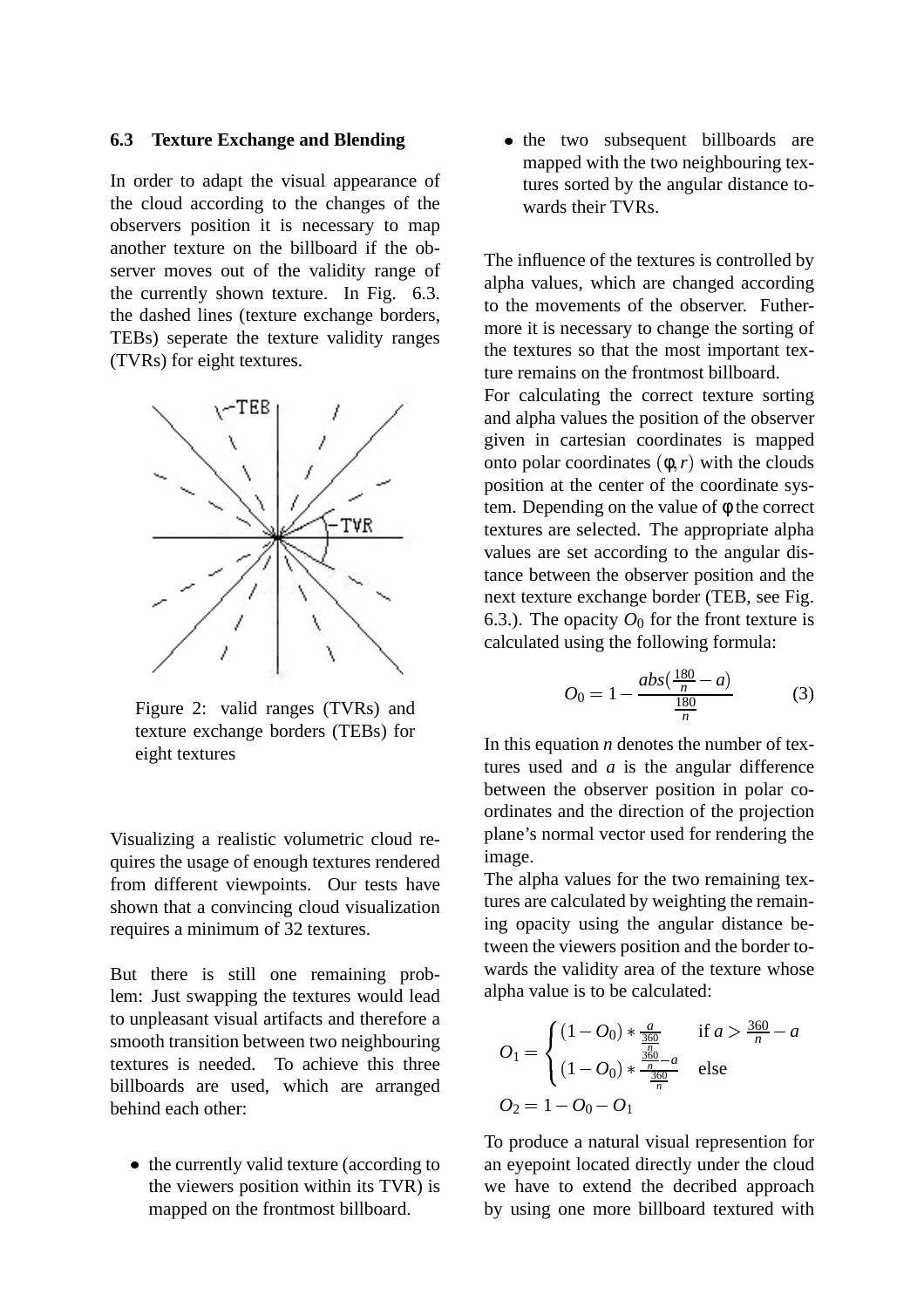an image of the cloud rendered using an observers position directly under the cloud. The alpha value of this texture  $O_B$  is changed according to the current value of the angle *e* enclosed between the view direction vector of the observer and its projection on the xzplane:

$$
O_B = \frac{e}{90} \tag{4}
$$

#### **6.4 Shadows**

Shadow projection on the landscape caused by the clouds is another important issue to consider to achieve a realistic visualization. Therefore shadow projection was implemented using a shadow texture calculated out of the threedimensional cloud model using an observer position directly under the cloud. Before modulating the texture on the ground it is necessary to invert the intensity values of the retrieved luminance texture.

#### **7 RESULTS**

The following pictures show screenshots of the interactive application:



Figure 3: Cloud formation and landscape



Figure 4: Closer look at the cloud formation



Figure 5: Shadow projection on the ground

#### **7.1 Performance Measurements**

The performance data presented in this section has been measured using a PC with an AMD K6-II 400 MHz processor and 128 MB RAM running Linux 2.2.16.

The cloud model used for calculation contains 100x100x100 voxels and the projection